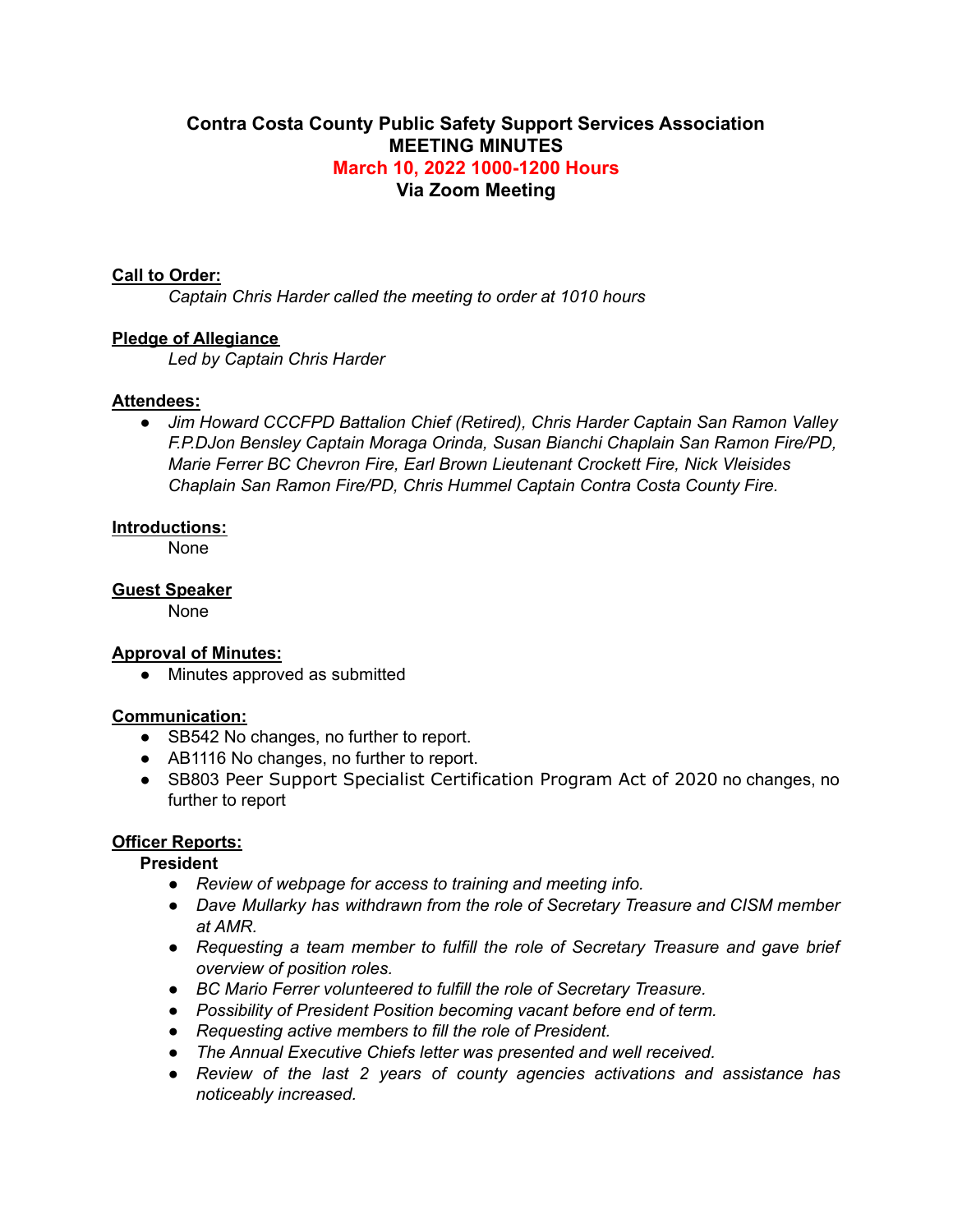# **Vice President**

*● Howard spoke with Stocton Fire Chaplain, and with additional contacts was able to send members from our team to support Stockton Fire following their LODD.*

## **Secretary/Treasurer**

- *● Balance in account:*
- *● No request for funds made*

# **Committee Reports:**

- **1. Training**
	- *● GRIN class scheduled on April 26-28, current enrollment is a 17*
	- *● No Chaplain Course scheduled yet in Northern California.*
- **2. Website**
	- *● Maintaining what we can with no other updates.*
- **3. Team Selection**
	- *● No updates from Richmond Fire*
- **4. Peer Review**
	- *● Nothing to report*

# **Organizational Reports:**

- 1. **California Fire Chaplains***: Still waiting to hear back from Chief Cook on this year's classes.*
- 2. **KLOVE (Crisis Response Care):** *Still developing new classes to include refresher courses.*
- 3. **CPSA:** *Not present, no updates*
- 4. **10-33 Foundation:** *Not present, no updates*
- 5. **California Fire Service Task Force on Behavioral Health:** *Not present, no updates*
- 6. **DRAN:** *Not present, no updates*

## **Old Business**

- *Table discussion of bringing all agencies and all peers to one meeting once a year and what that would look like.*
- *● Dr Pennington expressed making it more of a casual fun atmosphere to help defuse teams stress along with purposeful connection.*

# **New Business**

- *Continued recruitment of the President position.*
- **Agency Reports-Activities**
	- **○ Fire**
		- *CCCPSSS Team*
			- *Members assisted with informal one on one station visits following LODD. Worked alongside Tina Casola of First Alarm Wellness. Received well and members had a good cohesive experience. Awaiting and available to assist when and if needed.*
		- *San Ramon Valley F.P.D. (Engineer Nate Smith)*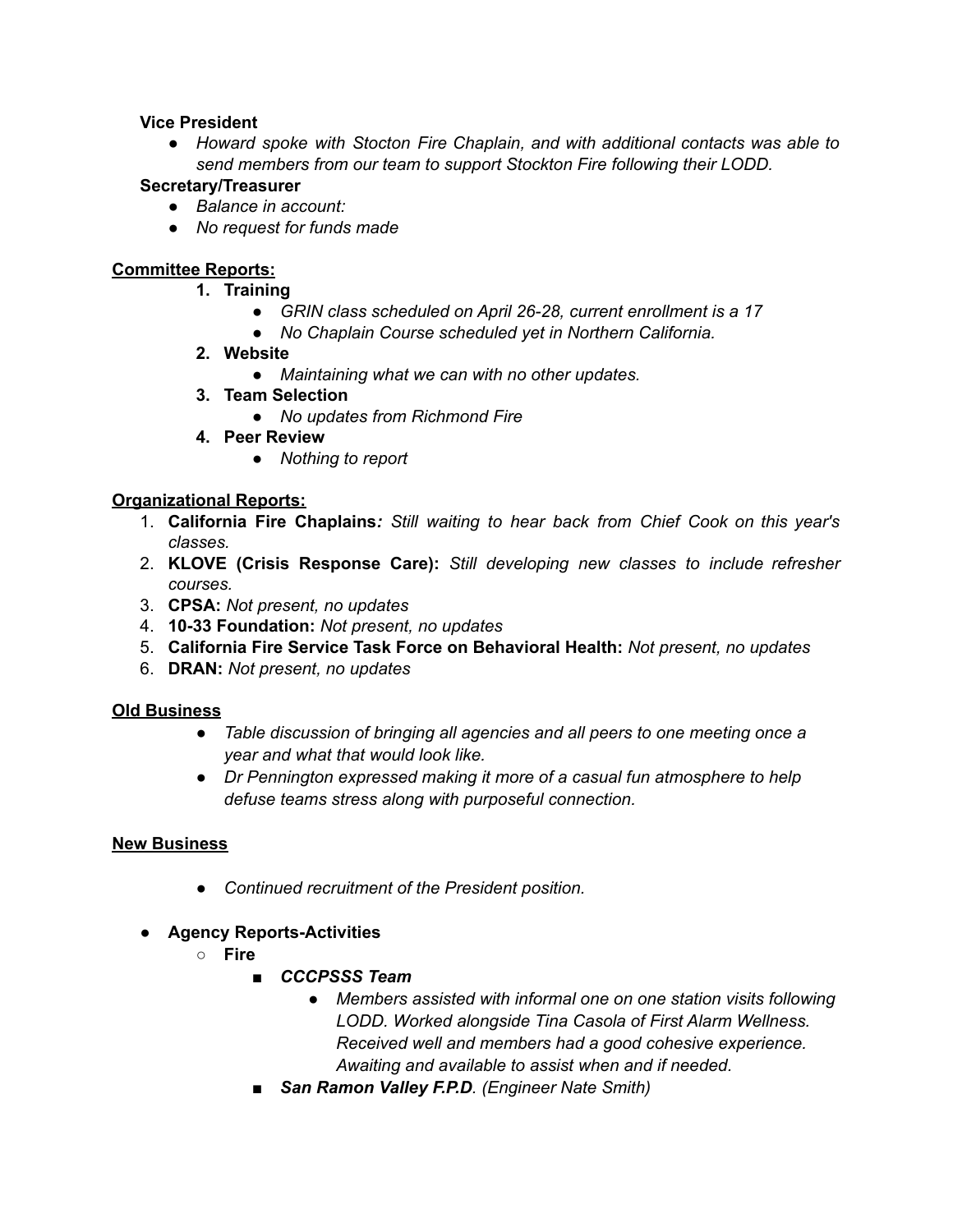- *● Increase in defusing and one on ones originating from incidents as well as mandates. Members are exhausted. Nate and Susan assisted with Stockton LODD. Members are researching and seeking approval to get a service dog. Presenting Peer Support program to the new academy.*
- *■ Contra Costa County F.P.D. (Captain Chris Hummel)*
	- *● Chris Ochoa assisted with Stockton Fire LODD, Recruit academy received peer support class. Encouraging new members to take GRIN class*
- *Moraga-Orinda F.P.D. (Captain Jon Bensley)*
	- *● Jared Costanza assisted with Stockton LODD. Couple defusings early in year and well received. Increased number of one on ones. Possible 4 taking upcoming GRIN.*
- *East Contra Costa F.P.D. (Firefighter Lance Brashier) not present, Jim Howard*
	- *● Couple recent defusings.*
- *Crockett F.P.D.* (*Lieutenant Earl Brown)*
	- *● Nothing to report.*
- *El Cerrito Fire no representative*
- *Rodeo Hercules F.P.D. (Capt. Jack Clapp) not present*
- *Piedmont Fire (Lt. Kevin Robinson) not present*
- *Pinole Fire no representative*
- *■ Alameda County F.P.D (BC Michael Abele Captain Paul Mahar)*
- *Cal Fire SCU no representative*
- *■ Fremont Fire (Andy Swartzall Clinical Nurse Educator) not present*
- *■ Richmond Fire (Justin Cesar, Dylan McComb) not present*
- *■ Chevron Fire (BC Mario Ferrer)*
	- *● Nothing new to report. Running low on crews and major shutdowns.*
- *■ EBRPD Fire no representative*
- *■ Federal Fire no representative*
- *■ Albany Fire (Chief Lance Calkins) not present*
- **○ Law**
	- *San Ramon PD (Sergeant Rob Ransom)* 
		- *Nick Vleisides spoke, Rob is retiring and still working with the Peer Support Team. Working with "Every 15 minutes"*
	- *■ CCCSO (John Rock)*
		- *● Promoted to Sergeant and seeking replacement. Heather Transue could be the new representative.*
	- *CHP (Brandon Correia) not present*
- **○ EMS**
	- *AMR (Chad Newland) no representative*
- **○ MHP**
	- *■ Mental Health (Colleen Pennington, PsyD) not present*
	- *■ Mental Health DRAN (Nathan Schlitz) not present*